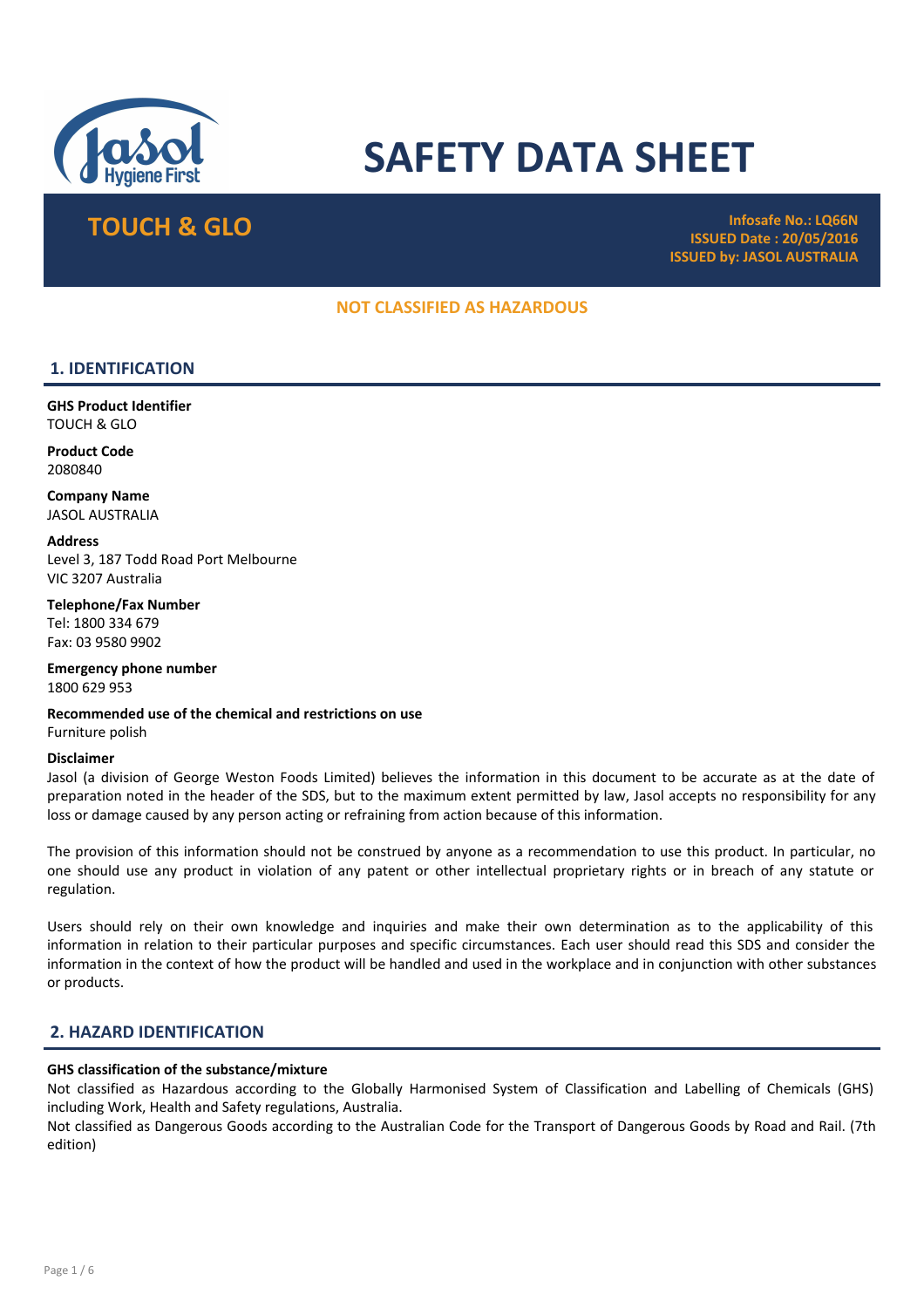### 3. COMPOSITION/INFORMATION ON INGREDIENTS

### Ingredients

| <b>Name</b>                                      | <b>CAS</b>   | <b>Proportion</b> |
|--------------------------------------------------|--------------|-------------------|
| Proprietary silicone emulsion                    |              | $0-10%$           |
| Other ingredients determined not to be hazardous | Not required | <b>Balance</b>    |

### 4. FIRST-AID MEASURES

### Inhalation

If inhaled, remove affected person from contaminated area and keep at rest in a position comfortable for breathing. Keep at rest until recovered. If symptoms develop and/or persist seek medical attention.

#### Ingestion

Do NOT induce vomiting. Wash/rinse out mouth thoroughly with water. Seek medical attention.

### Skin

Wash affected area thoroughly with soap and water after handling. If symptoms develop seek medical attention.

### Eye contact

If in eyes, hold eyelids apart and flush the eyes continuously with running water. Remove contact lenses, if present and easy to do. Continue flushing for several minutes until all contaminants are washed out completely. If symptoms develop and/or persist seek medical attention.

### First Aid Facilities

Eyewash and normal washroom facilities.

### Advice to Doctor

Product is a mixture of silicone emulsions in water. Treat symptomatically.

### 5. FIRE-FIGHTING MEASURES

### Suitable Extinguishing Media

Use appropriate fire extinguisher for surrounding environment.

#### Hazards from Combustion Products

Non combustible material.

### Specific Hazards Arising From The Chemical

This product is non combustible. However, following evaporation of aqueous component under fire conditions, the non-aqueous component may decompose and/or burn.

#### Precautions in connection with Fire

Fire fighters should wear full protective clothing and self-contained breathing apparatus (SCBA) operated in positive pressure mode. Fight fire from safe location.

### 6. ACCIDENTAL RELEASE MEASURES

### Emergency Procedures

Wear appropriate personal protective equipment and clothing to prevent exposure. Increase ventilation. As a water based product, if spilt on electrical equipment the product will cause short-circuits. If possible contain the spill. Place inert absorbent material onto spillage. Collect the material and place into a suitable labelled container. Do not dilute material but contain. Dispose of waste according to the applicable local and national regulations. If contamination of sewers or waterways occurs inform the local water and waste management authorities in accordance with local regulations.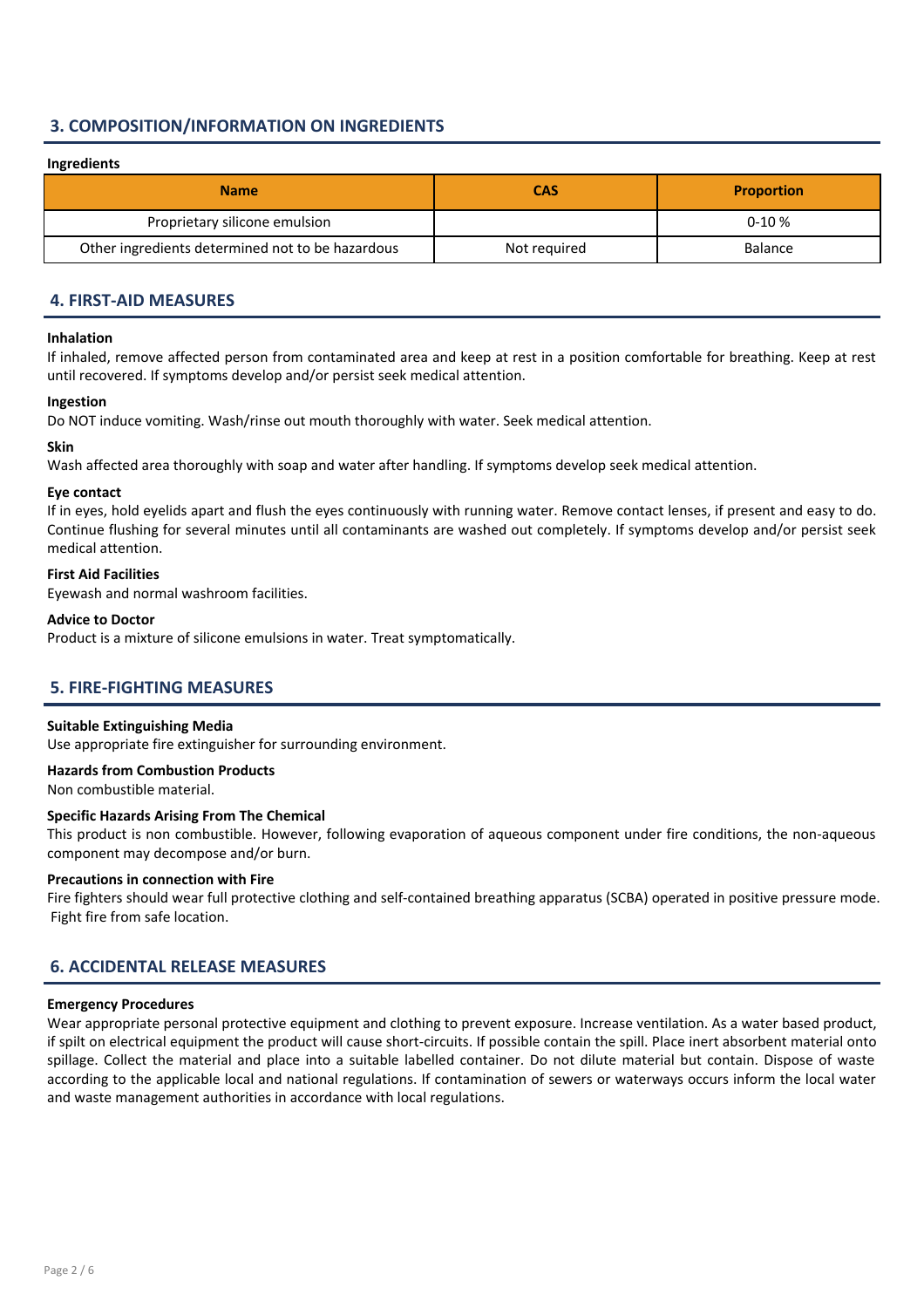### 7. HANDLING AND STORAGE

### Precautions for Safe Handling

Avoid inhalation of vapours and mists, and skin or eye contact. Use only in a well ventilated area. Keep containers sealed when not in use. Prevent the build up of mists or vapours in the work atmosphere. Maintain high standards of personal hygiene i.e. Washing hands prior to eating, drinking, smoking or using toilet facilities.

#### Conditions for safe storage, including any incompatibilities

Store in a cool, dry, well-ventilated area, out of direct sunlight. Protect from freezing. Store in suitable, labelled containers. Keep containers tightly closed. Store away from incompatible materials. Ensure that storage conditions comply with applicable local and national regulations.

### 8. EXPOSURE CONTROLS/PERSONAL PROTECTION

### Occupational exposure limit values

No exposure standards have been established for the mixture. However, over-exposure to some chemicals may result in enhancement of pre-existing adverse medical conditions and/or allergic reactions and should be kept to the least possible levels.

### Biological Limit Values

No biological limits allocated.

### Appropriate Engineering Controls

Use with good general ventilation. If mists or vapours are produced, local exhaust ventilation should be used.

### Respiratory Protection

If engineering controls are not effective in controlling airborne exposure then an approved respirator with a replaceable vapor/mist filter should be used. Refer to relevant regulations for further information concerning respiratory protective requirements. Reference should be made to Australian Standards AS/NZS 1715, Selection, Use and Maintenance of Respiratory Protective Devices; and AS/NZS 1716, Respiratory Protective Devices, in order to make any necessary changes for individual circumstances.

### Eye Protection

Safety glasses with side shields, chemical goggles or full-face shield as appropriate should be used. Final choice of appropriate eye/ face protection will vary according to individual circumstances. Eye protection devices should conform to relevant regulations. Eye protection should conform with Australian/New Zealand Standard AS/NZS 1337 - Eye Protectors for Industrial Applications.

#### Hand Protection

Wear gloves of impervious material such as rubber or plastic. Final choice of appropriate gloves will vary according to individual circumstances. i.e. methods of handling or according to risk assessments undertaken. Occupational protective gloves should conform to relevant regulations.

Reference should be made to AS/NZS 2161.1: Occupational protective gloves - Selection, use and maintenance.

#### Body Protection

Suitable protective workwear, e.g. cotton overalls buttoned at neck and wrist is recommended. Chemical resistant apron is recommended where large quantities are handled.

### 9. PHYSICAL AND CHEMICAL PROPERTIES

Form

Liquid

Appearance Opaque yellow, mobile liquid.

Colour

Yellow

Odour

**Citrus** 

Boiling Point 100°C

Solubility in Water Miscible at all concentrations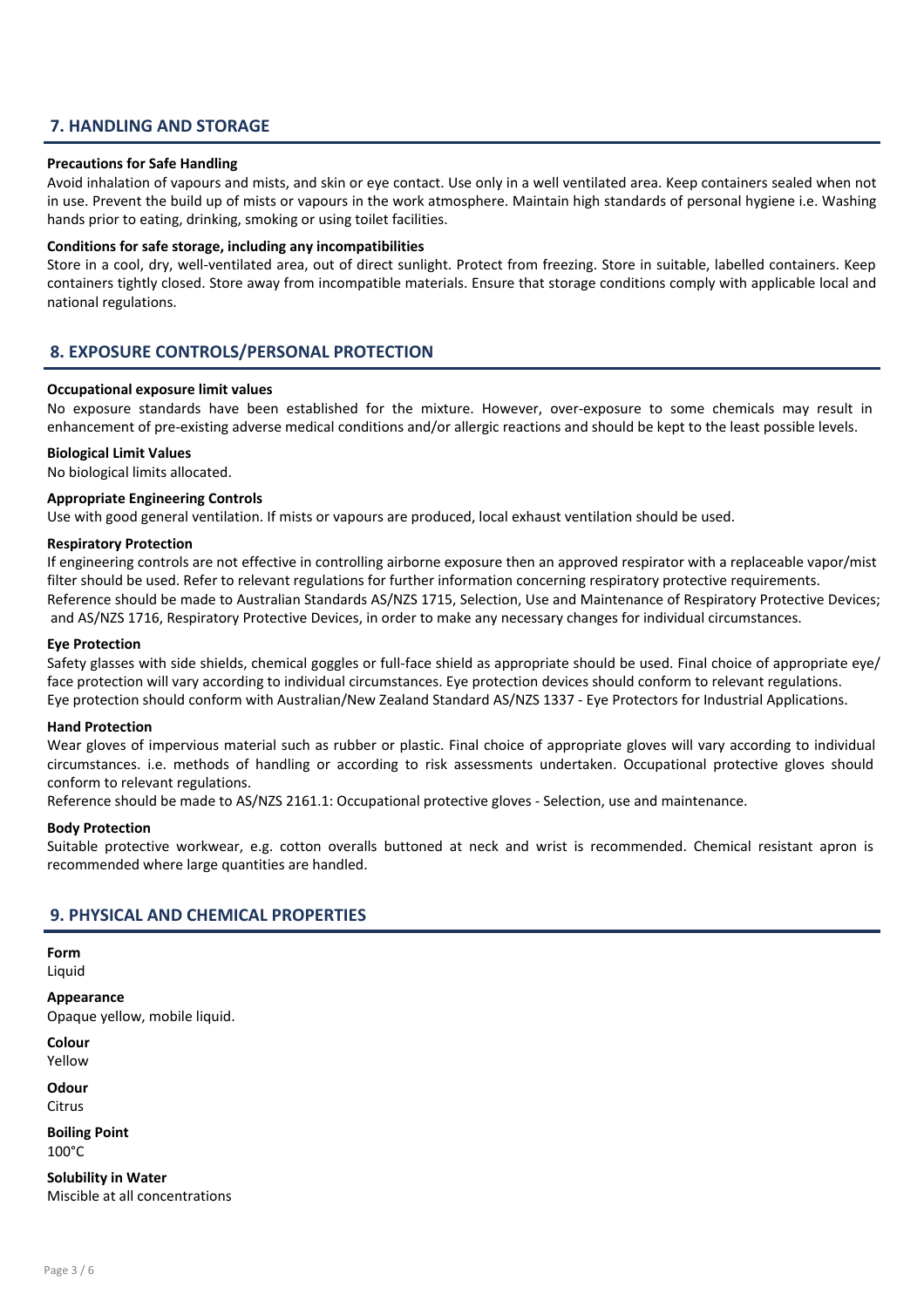### Specific Gravity

1.0 pH

6.0-7.0

Flash Point Not available

Flammability

Non flammable

## 10. STABILITY AND REACTIVITY

**Reactivity** Refer to Section 10: Possibility of hazardous reactions.

Chemical Stability Stable under normal conditions of storage and handling.

Conditions to Avoid Extremes of temperature and direct sunlight

Incompatible materials Not available.

Hazardous Decomposition Products Thermal decomposition may result in the release of toxic and/or irritating fumes water vapour, carbon dioxide, silicon dioxide.

Possibility of hazardous reactions Not available.

Hazardous Polymerization Not available.

### 11. TOXICOLOGICAL INFORMATION

### Toxicology Information

No toxicity information is available for this product.

### Ingestion

Ingestion of this product may irritate the gastric tract causing nausea and vomiting.

Inhalation

Inhalation of product vapours may cause irritation of the nose, throat and respiratory system.

### Skin

May be irritating to skin. The symptoms may include redness, itching and swelling.

### Eye

May be irritating to eyes. The symptoms may include redness, itching and tearing.

### Respiratory sensitisation

Not expected to be a respiratory sensitiser.

### Skin Sensitisation

Not expected to be a skin sensitiser.

### Germ cell mutagenicity

Not considered to be a mutagenic hazard.

### **Carcinogenicity**

Not considered to be a carcinogenic hazard.

### Reproductive Toxicity

Not considered to be toxic to reproduction.

### STOT-single exposure

Not expected to cause toxicity to a specific target organ.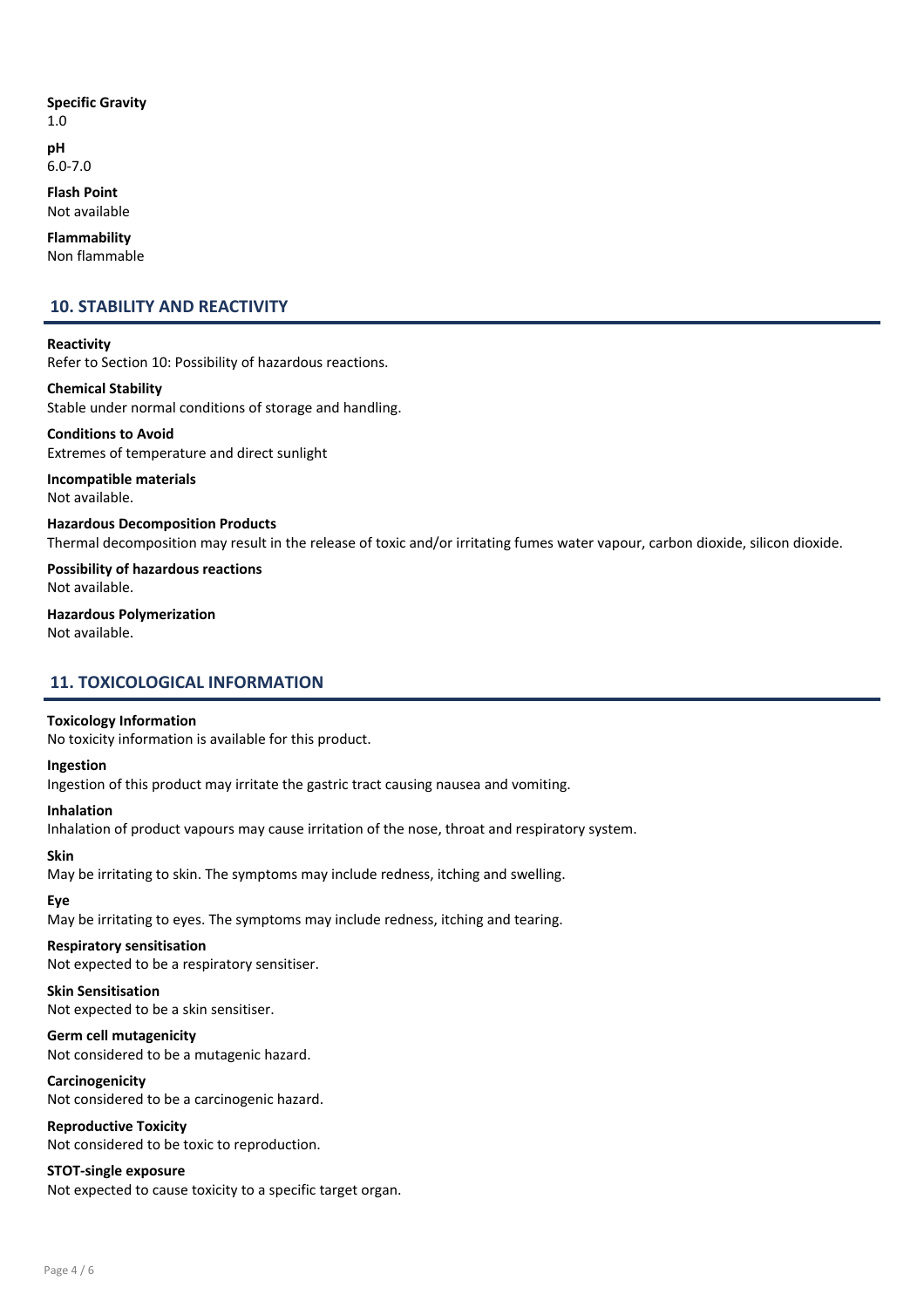### STOT-repeated exposure

Not expected to cause toxicity to a specific target organ.

#### Aspiration Hazard

Not expected to be an aspiration hazard.

### 12. ECOLOGICAL INFORMATION

#### Ecotoxicity

No ecological data available for this material.

Persistence and degradability Not available

**Mobility** Not available

Bioaccumulative Potential Not available

Other Adverse Effects Not available

### Environmental Protection

Prevent large amounts from entering waterways, drains and sewers.

### 13. DISPOSAL CONSIDERATIONS

### Disposal considerations

The disposal of the spilled or waste material must be done in accordance with applicable local and national regulations.

### 14. TRANSPORT INFORMATION

#### Transport Information

Not classified as Dangerous Goods according to the Australian Code for the Transport of Dangerous Goods by Road and Rail. (7th edition)

Not classified as Dangerous Goods by the criteria of the International Air Transport Association (IATA) Dangerous Goods Regulations for transport by air.

Not classified as Dangerous Goods by the criteria of the International Maritime Dangerous Goods Code (IMDG Code) for transport by sea

U.N. Number None Allocated

UN proper shipping name None Allocated

Transport hazard class(es) None Allocated

IMDG Marine pollutant No

Transport in Bulk Not available

Special Precautions for User Not available